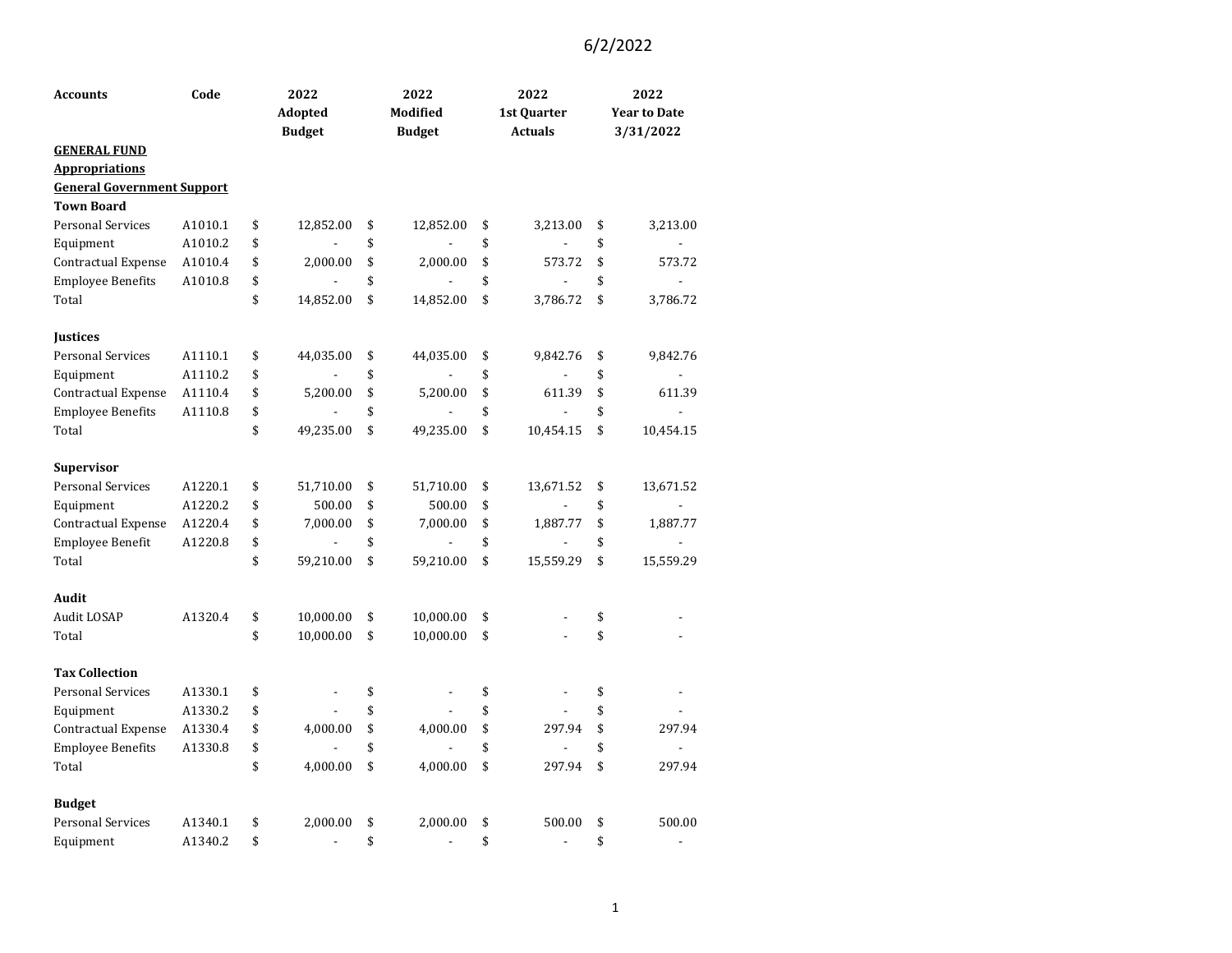| <b>Accounts</b>            | Code    | 2022            | 2022            | 2022           | 2022                |
|----------------------------|---------|-----------------|-----------------|----------------|---------------------|
|                            |         | Adopted         | <b>Modified</b> | 1st Quarter    | <b>Year to Date</b> |
|                            |         | <b>Budget</b>   | <b>Budget</b>   | <b>Actuals</b> | 3/31/2022           |
| <b>Contractual Expense</b> | A1340.4 | \$              | \$              | \$             | \$                  |
| <b>Employee Benefits</b>   | A1340.8 | \$              | \$              | \$             | \$                  |
| Total                      |         | \$<br>2,000.00  | \$<br>2,000.00  | \$<br>500.00   | \$<br>500.00        |
| <b>Assessors</b>           |         |                 |                 |                |                     |
| <b>Personal Services</b>   | A1355.1 | \$              | \$              | \$             | \$                  |
| Equipment                  | A1355.2 | \$              | \$              | \$             | \$                  |
| Contractual Expense        | A1355.4 | \$<br>39,200.00 | \$<br>39,200.00 | \$<br>9,070.59 | \$<br>9,070.59      |
| Total                      |         | \$<br>39,200.00 | \$<br>39,200.00 | \$<br>9,070.59 | \$<br>9,070.59      |
| <b>Fiscal Advisors</b>     |         |                 |                 |                |                     |
| Contractual Expense        | A1380.4 | \$              | \$              | \$             | \$                  |
| Total                      |         | \$              | \$              | \$             | \$                  |
| <b>Town Clerk</b>          |         |                 |                 |                |                     |
| <b>Personal Services</b>   | A1410.1 | \$<br>39,404.00 | \$<br>39,404.00 | \$<br>8,665.74 | \$<br>8,665.74      |
| Equipment                  | A1410.2 | \$              | \$              | \$             | \$                  |
| Contractual Expense        | A1410.4 | \$<br>3,200.00  | \$<br>3,200.00  | \$<br>820.08   | \$<br>820.08        |
| <b>Employee Benefits</b>   | A1410.8 | \$              | \$              | \$             | \$                  |
| Total                      |         | \$<br>42,604.00 | \$<br>42,604.00 | \$<br>9,485.82 | \$<br>9,485.82      |
| <b>Attorney</b>            |         |                 |                 |                |                     |
| <b>Personal Services</b>   | A1420.1 | \$              | \$              | \$             | \$                  |
| Equipment                  | A1420.2 | \$              | \$              | \$             | \$                  |
| Contractual Expense        | A1420.4 | \$<br>35,000.00 | \$<br>35,000.00 | \$<br>2,650.50 | \$<br>2,650.50      |
| Total                      |         | \$<br>35,000.00 | \$<br>35,000.00 | \$<br>2,650.50 | \$<br>2,650.50      |
| <b>Engineer</b>            |         |                 |                 |                |                     |
| Contractual Expense        | A1440.4 | \$<br>2,500.00  | \$<br>2,500.00  | \$             | \$                  |
| Total                      |         | \$<br>2,500.00  | \$<br>2,500.00  | \$             | \$                  |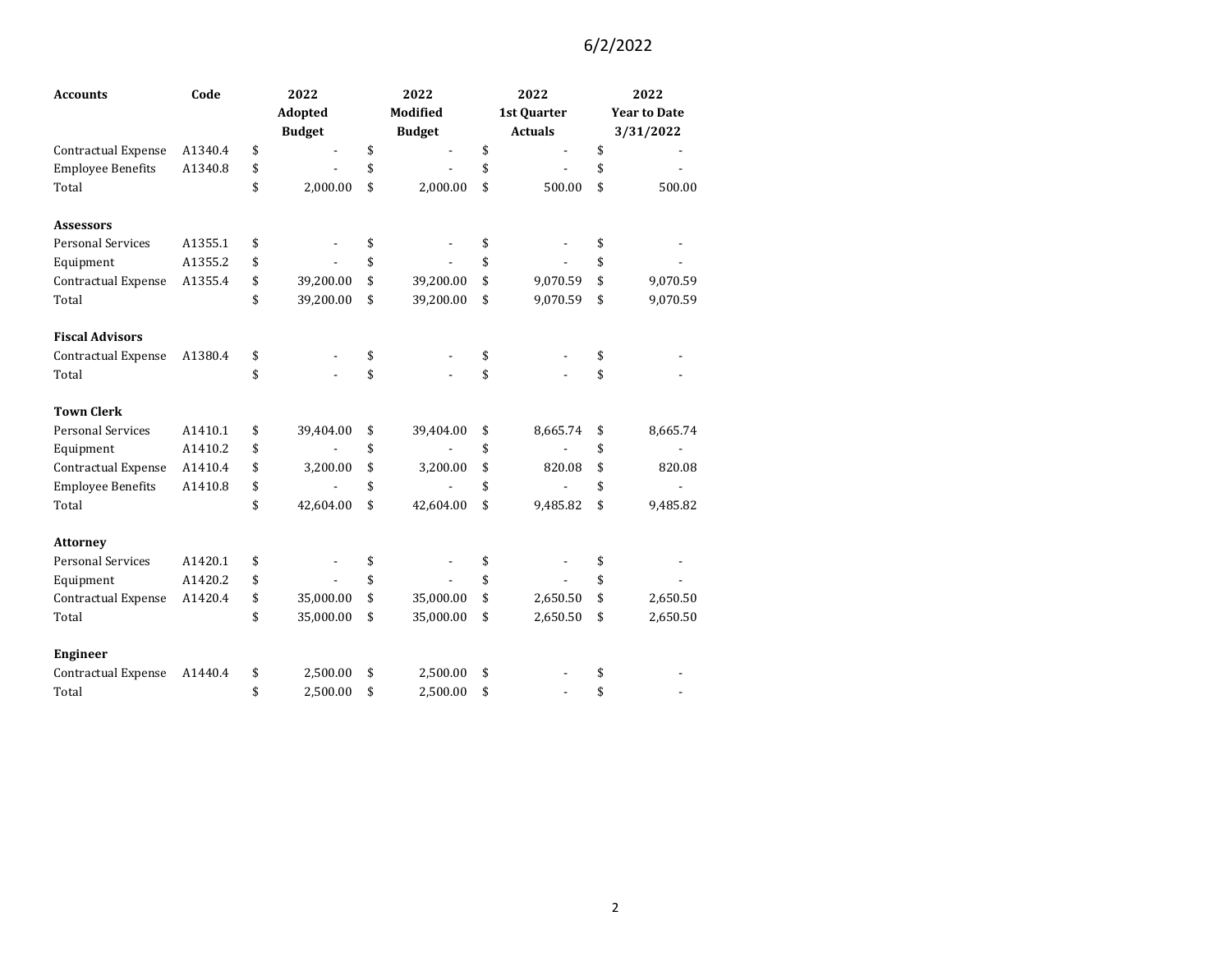| <b>Accounts</b>                     | Code    | 2022            | 2022             | 2022                           |                     | 2022      |  |
|-------------------------------------|---------|-----------------|------------------|--------------------------------|---------------------|-----------|--|
|                                     |         | Adopted         | Modified         | 1st Quarter                    | <b>Year to Date</b> |           |  |
|                                     |         | <b>Budget</b>   | <b>Budget</b>    | <b>Actuals</b>                 |                     | 3/31/2022 |  |
| <b>Elections</b>                    |         |                 |                  |                                |                     |           |  |
| <b>Personal Services</b>            | A1450.1 | \$              | \$               | \$                             | \$                  |           |  |
| Equipment                           | A1450.2 | \$              | \$               | \$                             | \$                  |           |  |
| Contractual Expense                 | A1450.4 | \$<br>250.00    | \$<br>250.00     | \$<br>$\overline{\phantom{a}}$ | \$                  |           |  |
| Total                               |         | \$<br>250.00    | \$<br>250.00     | \$                             | \$                  |           |  |
| <b>Buildings</b>                    |         |                 |                  |                                |                     |           |  |
| <b>Personal Services</b>            | A1620.1 | \$<br>2,547.00  | \$<br>2,547.00   | \$<br>1,273.50                 | \$                  | 1,273.50  |  |
| Equipment                           | A1620.2 | \$<br>650.00    | \$<br>650.00     | \$<br>$\frac{1}{2}$            | \$                  |           |  |
| Contractual Expense                 | A1620.4 | \$<br>60,000.00 | \$<br>60,000.00  | \$<br>18,070.32                | \$                  | 18,070.32 |  |
| <b>Employee Benefits</b>            | A1620.8 | \$              | \$               | \$                             | \$                  |           |  |
| Total                               |         | \$<br>63,197.00 | \$<br>63,197.00  | \$<br>19,343.82                | \$                  | 19,343.82 |  |
| <b>Central Communicatons System</b> |         |                 |                  |                                |                     |           |  |
| <b>Personal Services</b>            | A1650.1 | \$              | \$               | \$                             | \$                  |           |  |
| Equipment                           | A1650.2 | \$              | \$               | \$                             | \$                  |           |  |
| Contractual Expense                 | A1650.4 | \$<br>5,500.00  | \$<br>5,500.00   | \$<br>2,149.47                 | \$                  | 2,149.47  |  |
| Total                               |         | \$<br>5,500.00  | \$<br>5,500.00   | \$<br>2,149.47                 | \$                  | 2,149.47  |  |
| <b>Central Printing and Mailing</b> |         |                 |                  |                                |                     |           |  |
| <b>Personal Services</b>            | A1670.1 | \$              | \$               | \$                             | \$                  |           |  |
| Equipment                           | A1670.2 | \$              | \$               | \$                             | \$                  |           |  |
| Contractual Expense                 | A1670.4 | \$<br>1,700.00  | \$<br>1,700.00   | \$<br>361.75                   | \$                  | 361.75    |  |
| Total                               |         | \$<br>1,700.00  | \$<br>1,700.00   | \$<br>361.75                   | \$                  | 361.75    |  |
| <b>Special items</b>                |         |                 |                  |                                |                     |           |  |
| <b>Unallocated Insuran</b>          | A1910.4 | \$<br>42,000.00 | \$<br>42,000.00  | \$                             | \$                  |           |  |
| Municipal Associatio                | A1920.4 | \$<br>1,100.00  | \$<br>1,100.00   | \$<br>1,099.00                 | \$                  | 1,099.00  |  |
| Contingency                         | A1990.4 | \$<br>42,000.00 | \$<br>42,000.00  | \$                             | \$                  |           |  |
| Total                               |         | \$<br>85,100.00 | \$<br>85,100.00  | \$<br>1,099.00                 | \$                  | 1,099.00  |  |
| Total General Government Supp \$    |         | 414,348.00      | \$<br>414,348.00 | \$<br>74,759.05                | \$                  | 74,759.05 |  |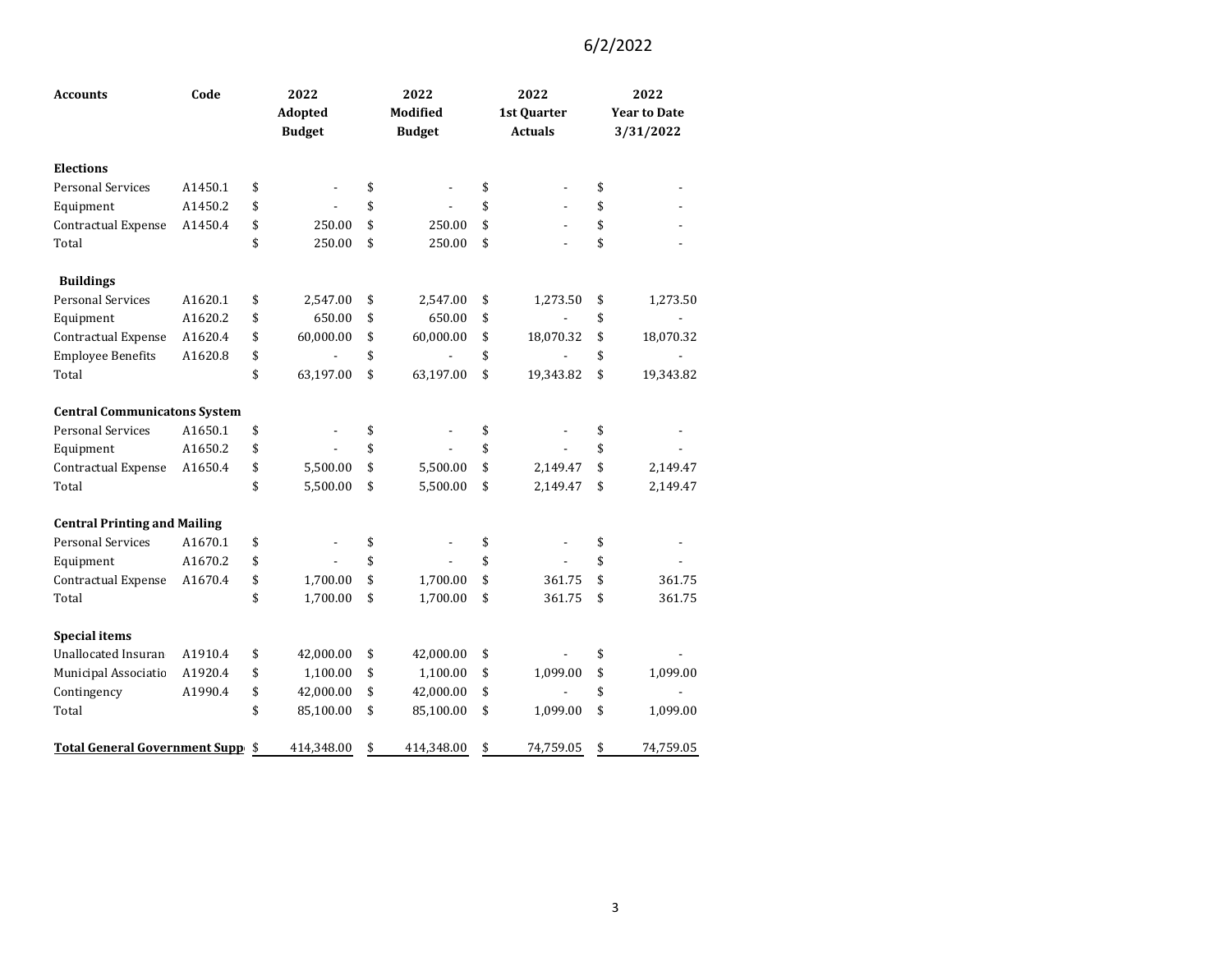| <b>Accounts</b>             | Code    |    | 2022<br>Adopted<br><b>Budget</b> |    | 2022<br>Modified<br><b>Budget</b> |    | 2022<br>1st Quarter<br><b>Actuals</b> | 2022<br><b>Year to Date</b><br>3/31/2022 |          |
|-----------------------------|---------|----|----------------------------------|----|-----------------------------------|----|---------------------------------------|------------------------------------------|----------|
| <b>Public Safety</b>        |         |    |                                  |    |                                   |    |                                       |                                          |          |
| <b>Traffic Control</b>      |         |    |                                  |    |                                   |    |                                       |                                          |          |
| <b>Personal Services</b>    | A3310.1 | \$ |                                  | \$ |                                   | \$ |                                       | \$                                       |          |
| Equipment                   | A3310.2 | \$ |                                  | \$ |                                   | \$ |                                       | \$                                       |          |
| Contractual Expense         | A3310.4 | \$ | 1,500.00                         | \$ | 1,500.00                          | \$ |                                       | \$                                       |          |
| Total                       |         | \$ | 1,500.00                         | \$ | 1,500.00                          | \$ |                                       | \$                                       |          |
| <b>Control of Dogs</b>      |         |    |                                  |    |                                   |    |                                       |                                          |          |
| <b>Personal Services</b>    | A3510.1 | \$ | 8,106.00                         | \$ | 8,106.00                          | \$ | 1,870.62                              | \$                                       | 1,870.62 |
| Equipment                   | A3510.2 | \$ |                                  | \$ |                                   | \$ |                                       | \$                                       |          |
| Contractual Expense         | A3510.4 | \$ | 4,700.00                         | \$ | 4,700.00                          | \$ | $\frac{1}{2}$                         | \$                                       |          |
| <b>Employee Benefits</b>    | A3510.8 | \$ |                                  | \$ |                                   | \$ |                                       | \$                                       |          |
| Total                       |         | \$ | 12,806.00                        | \$ | 12,806.00                         | \$ | 1,870.62                              | \$                                       | 1,870.62 |
| <b>Animal Control Other</b> |         |    |                                  |    |                                   |    |                                       |                                          |          |
| <b>Personal Services</b>    | A3520.1 | \$ |                                  | \$ |                                   | \$ |                                       | \$                                       |          |
| Equipment                   | A3520.2 | \$ |                                  | \$ |                                   | \$ |                                       | \$                                       |          |
| Contractual Expense         | A3520.4 | \$ |                                  | \$ |                                   | \$ |                                       | \$                                       |          |
| Total                       |         | \$ |                                  | \$ |                                   | \$ |                                       | \$                                       |          |
| <b>Safety Inspection</b>    |         |    |                                  |    |                                   |    |                                       |                                          |          |
| <b>Personal Services</b>    | A3620.1 | \$ | 11,965.00                        | \$ | 11,965.00                         | \$ | 2,761.14                              | \$                                       | 2,761.14 |
| Equipment                   | A3620.2 | \$ |                                  | \$ |                                   | \$ |                                       | \$                                       |          |
| Contractual Expense         | A3620.4 | \$ |                                  | \$ |                                   | \$ | 51.46                                 | \$                                       | 51.46    |
| <b>Employee Benefits</b>    | A3620.8 | \$ |                                  | \$ |                                   | \$ |                                       | \$                                       |          |
| Total                       |         | \$ | 11,965.00                        | \$ | 11,965.00                         | \$ | 2,812.60                              | \$                                       | 2,812.60 |
| <b>Total Public Safety</b>  |         | \$ | 26,271.00                        | \$ | 26,271.00                         | \$ | 4,683.22                              | \$                                       | 4,683.22 |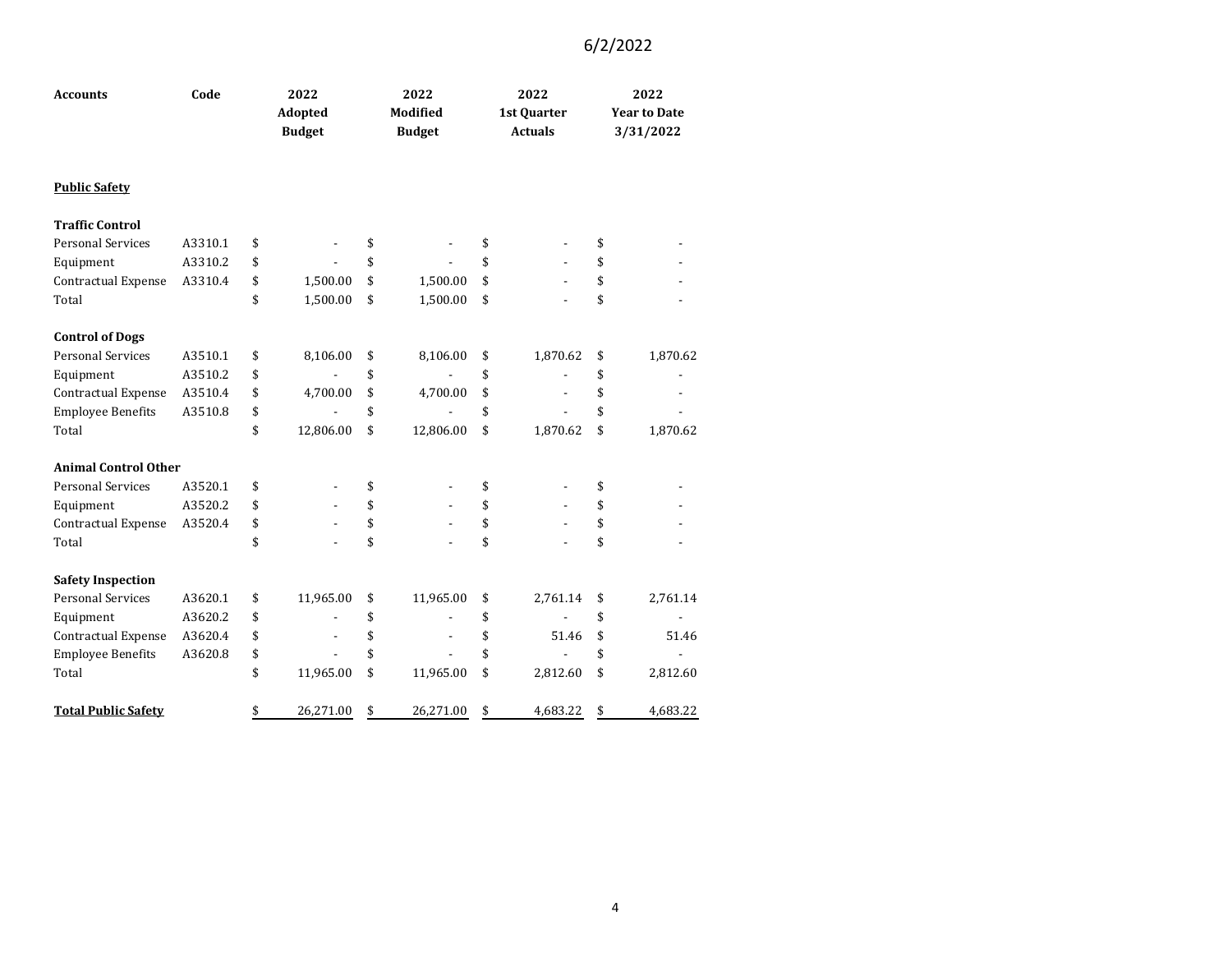| <b>Accounts</b>                      | Code    | 2022<br>Adopted  | 2022<br>Modified | 2022<br>1st Quarter            | 2022<br><b>Year to Date</b> |
|--------------------------------------|---------|------------------|------------------|--------------------------------|-----------------------------|
| <b>Health</b>                        |         | <b>Budget</b>    | <b>Budget</b>    | <b>Actuals</b>                 | 3/31/2022                   |
| <b>Board of Health</b>               |         |                  |                  |                                |                             |
| <b>Personal Services</b>             | A4010.1 | \$<br>1,200.00   | \$<br>1,200.00   | \$                             | \$                          |
| Total                                |         | \$<br>1,200.00   | \$<br>1,200.00   | \$                             | \$                          |
| <b>Registrar of Vital Statistics</b> |         |                  |                  |                                |                             |
| <b>Personal Services</b>             | A4020.1 | \$<br>1,500.00   | \$<br>1,500.00   | \$<br>375.00                   | \$<br>375.00                |
| Equipment                            | A4020.2 | \$               | \$               | \$<br>$\overline{\phantom{m}}$ | \$<br>$\blacksquare$        |
| Contractual Expense                  | A4020.4 | \$<br>250.00     | \$<br>250.00     | \$<br>$\overline{a}$           | \$                          |
| Employee Benefit                     | A4020.8 | \$               | \$               | \$<br>$\overline{a}$           | \$                          |
| Total                                |         | \$<br>1,750.00   | \$<br>1,750.00   | \$<br>375.00                   | \$<br>375.00                |
| Ambulance                            |         |                  |                  |                                |                             |
| <b>Personal Services</b>             | A4540.1 | \$               | \$               | \$                             | \$                          |
| Equipment                            | A4540.2 | \$               | \$               | \$                             | \$                          |
| Contractual Expense                  | A4540.4 | \$<br>134,301.00 | \$<br>134,301.00 | \$<br>65,000.00                | \$<br>65,000.00             |
| Total                                |         | \$<br>134,301.00 | \$<br>134,301.00 | \$<br>65,000.00                | \$<br>65,000.00             |
| <b>Total Health</b>                  |         | \$<br>137,251.00 | \$<br>137,251.00 | \$<br>65,375.00                | \$<br>65,375.00             |
| <b>Transportation</b>                |         |                  |                  |                                |                             |
| <b>Superintendent of Highways</b>    |         |                  |                  |                                |                             |
| <b>Personal Services</b>             | A5010.1 | \$<br>65,878.00  | \$<br>65,878.00  | \$<br>15,202.62                | \$<br>15,202.62             |
| Equipment                            | A5010.2 | \$               | \$               | \$<br>262.98                   | \$<br>262.98                |
| Contractual Expense                  | A5010.4 | \$<br>1,750.00   | \$<br>1,750.00   | \$<br>821.53                   | \$<br>821.53                |
| <b>Employee Benefits</b>             | A5010.8 | \$               | \$               | \$                             | \$<br>÷                     |
| Total                                |         | \$<br>67,628.00  | \$<br>67,628.00  | \$<br>16,287.13                | \$<br>16,287.13             |
| <b>Street Lighting</b>               |         |                  |                  |                                |                             |
| Contractual Expense                  | A5182.4 | \$<br>2,200.00   | \$<br>2,200.00   | \$<br>864.17                   | \$<br>864.17                |
| Total                                |         | \$<br>2,200.00   | \$<br>2,200.00   | \$<br>864.17                   | \$<br>864.17                |
| <b>Total Transportation</b>          |         | \$<br>69,828.00  | \$<br>69,828.00  | \$<br>17,151.30                | \$<br>17,151.30             |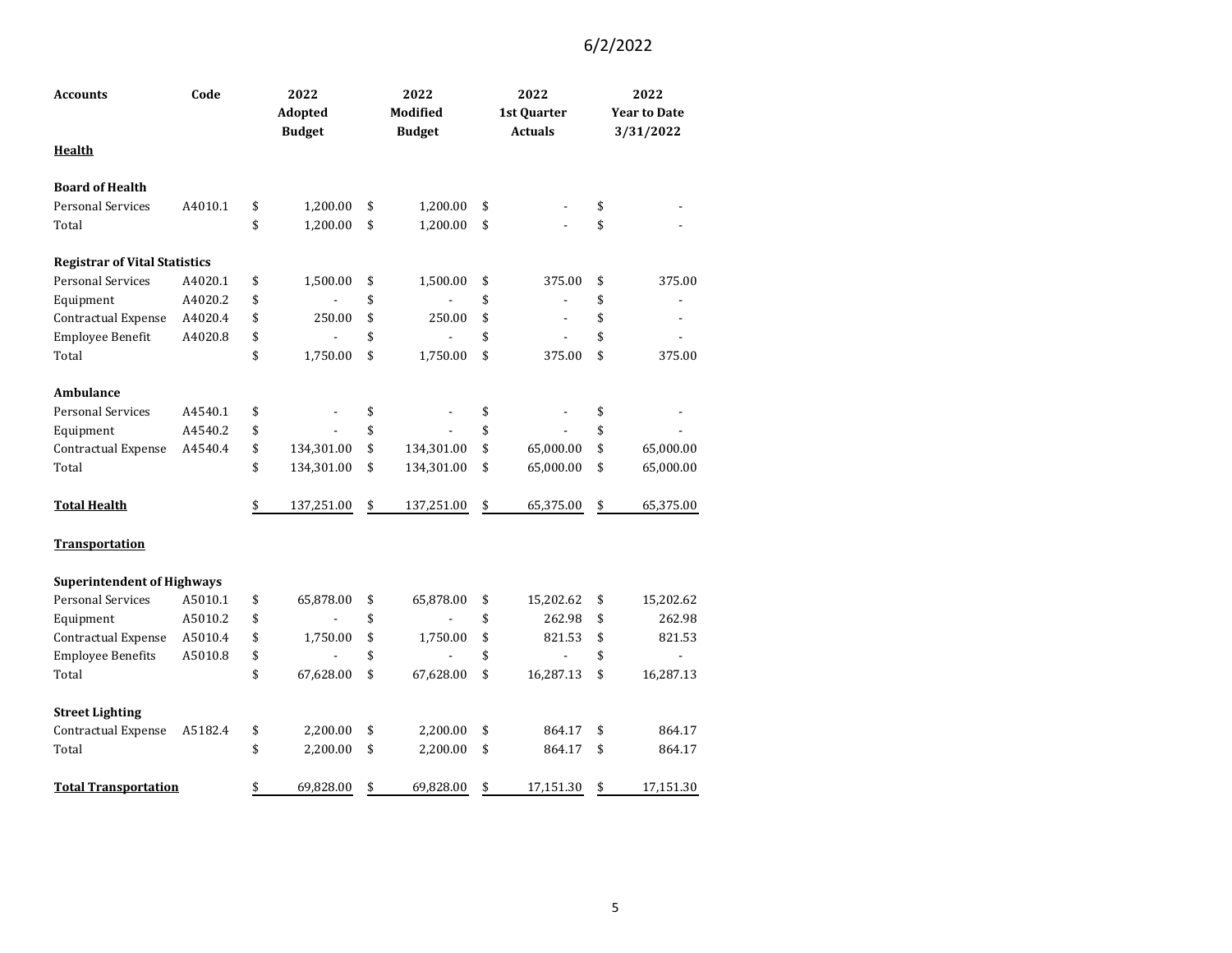| <b>Accounts</b>                            | Code    | 2022<br>2022<br><b>Modified</b><br>Adopted<br><b>Budget</b><br><b>Budget</b> |          | 2022<br>1st Quarter<br><b>Actuals</b> | 2022<br><b>Year to Date</b><br>3/31/2022 |    |  |
|--------------------------------------------|---------|------------------------------------------------------------------------------|----------|---------------------------------------|------------------------------------------|----|--|
| <b>Waterways Navigation</b>                |         |                                                                              |          |                                       |                                          |    |  |
| Contractual Expense                        | A5710.4 | \$                                                                           | 1,800.00 | \$<br>1,800.00                        | \$                                       |    |  |
| Total                                      |         | \$                                                                           | 1,800.00 | \$<br>1,800.00                        | \$                                       | \$ |  |
| <b>Total Waterways Navigation</b>          |         | \$                                                                           | 1,800.00 | \$<br>1,800.00                        | \$                                       | \$ |  |
| <b>Economic Assistance and Opportunity</b> |         |                                                                              |          |                                       |                                          |    |  |
| <b>Publicity</b>                           |         |                                                                              |          |                                       |                                          |    |  |
| Contractual Expense                        | A6410.4 | \$                                                                           | 300.00   | \$<br>300.00                          | \$                                       | \$ |  |
| Total                                      |         | \$                                                                           | 300.00   | \$<br>300.00                          | \$                                       | \$ |  |
| <b>Veterans Services</b>                   |         |                                                                              |          |                                       |                                          |    |  |
| <b>Personal Services</b>                   | A6510.1 | \$                                                                           |          | \$                                    | \$                                       | \$ |  |
| Equipment                                  | A6510.2 | \$                                                                           |          | \$                                    | \$                                       | \$ |  |
| Contractual Expense                        | A6510.4 | \$                                                                           | 700.00   | \$<br>700.00                          | \$                                       | \$ |  |
| Total                                      |         | \$                                                                           | 700.00   | \$<br>700.00                          | \$                                       | \$ |  |
| Total Economic Assistance and C \$         |         |                                                                              | 1,000.00 | \$<br>1,000.00                        | \$                                       | \$ |  |

#### **Culture and Recreation**

#### **Special Recreational Facilities(Pilot Knob Beach and BattleHill)**

| Personal Services           | A7180.1 | 12.000.00 | 12.000.00 \$   |        |               |     |
|-----------------------------|---------|-----------|----------------|--------|---------------|-----|
| Equipment                   | A7180.2 | 500.00    | 500.00 \$      |        |               | . . |
| Contractual Expense A7180.4 |         | 13.500.00 | 13.500.00 \$   | $\sim$ | $\mathcal{S}$ |     |
| Total                       |         | 26.000.00 | $26,000.00$ \$ | $\sim$ |               |     |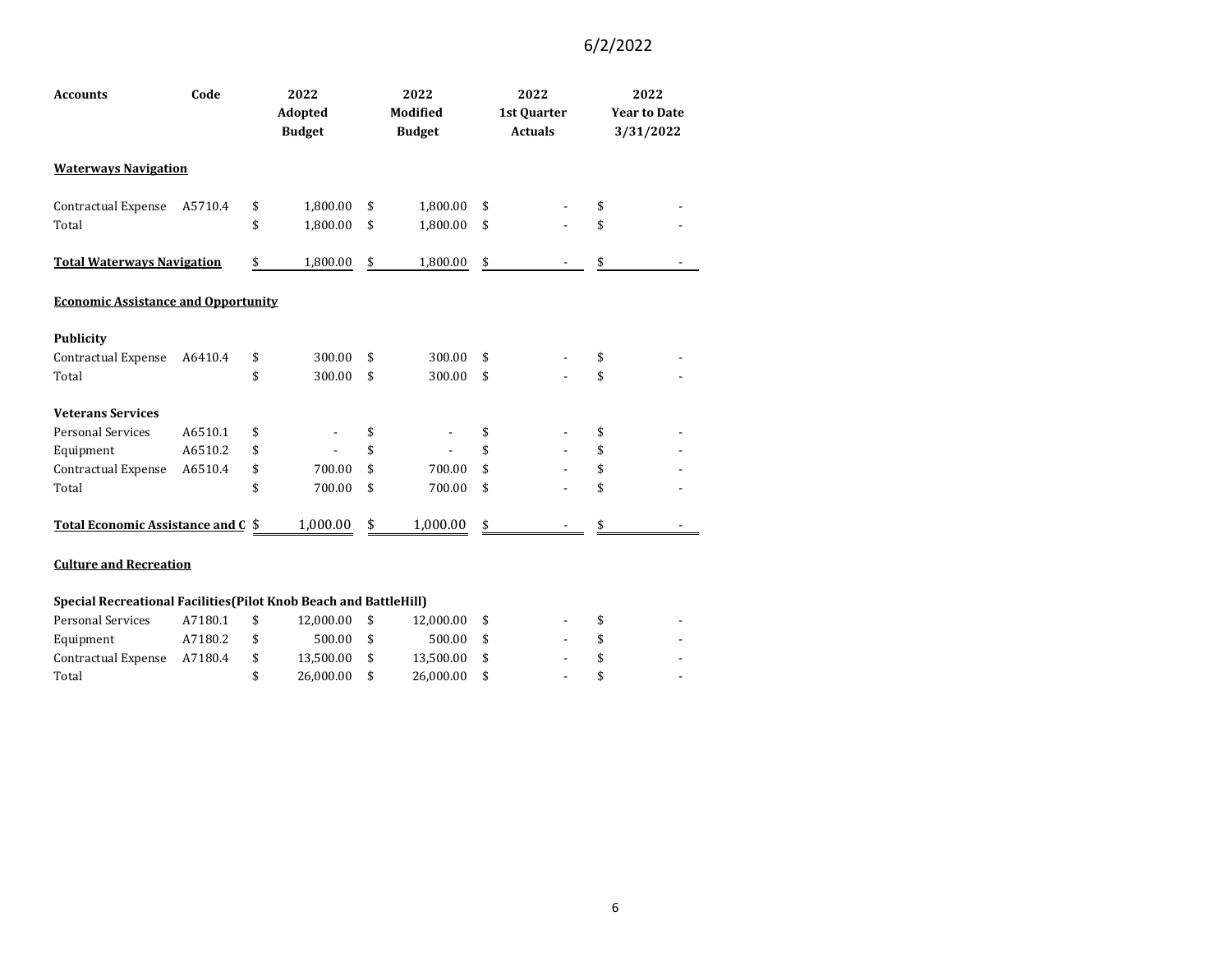| <b>Accounts</b>                     | Code    | 2022                           | 2022                           | 2022           |                     | 2022      |  |
|-------------------------------------|---------|--------------------------------|--------------------------------|----------------|---------------------|-----------|--|
|                                     |         | Adopted                        | <b>Modified</b>                | 1st Quarter    | <b>Year to Date</b> |           |  |
|                                     |         | <b>Budget</b>                  | <b>Budget</b>                  | <b>Actuals</b> |                     | 3/31/2022 |  |
| <b>Youth Program</b>                |         |                                |                                |                |                     |           |  |
| <b>Personal Services</b>            | A7310.1 | \$                             | \$                             | \$             | \$                  |           |  |
| Equipment                           | A7310.2 | \$                             | \$                             | \$             | \$                  |           |  |
| Contractual Expense                 | A7310.4 | \$<br>650.00                   | \$<br>650.00                   | \$             | \$                  |           |  |
| Total                               |         | \$<br>650.00                   | \$<br>650.00                   | \$             | \$                  |           |  |
| <b>Joint Youth Project</b>          |         |                                |                                |                |                     |           |  |
| Contractual Expense                 | A7320.4 | \$<br>9,500.00                 | \$<br>9,500.00                 | \$             | \$                  |           |  |
| Total                               |         | \$<br>9,500.00                 | \$<br>9,500.00                 | \$             | \$                  |           |  |
| <b>Historian</b>                    |         |                                |                                |                |                     |           |  |
| <b>Personal Services</b>            | A7510.1 | \$<br>880.00                   | \$<br>880.00                   | \$<br>220.00   | \$                  | 220.00    |  |
| Equipment                           | A7510.2 | \$                             | \$                             | \$             | \$                  |           |  |
| Contractual Expense                 | A7510.4 | \$<br>$\overline{\phantom{0}}$ | \$<br>$\overline{\phantom{a}}$ | \$<br>500.00   | \$                  | 500.00    |  |
| <b>Employee Benefits</b>            | A7510.8 | \$                             | \$                             | \$             | \$                  |           |  |
| Total                               |         | \$<br>880.00                   | \$<br>880.00                   | \$<br>720.00   | \$                  | 720.00    |  |
| <b>Celebration</b>                  |         |                                |                                |                |                     |           |  |
| <b>Personal Services</b>            | A7550.1 | \$                             | \$                             | \$             | \$                  |           |  |
| Equipment                           | A7550.2 | \$                             | \$                             | \$             | \$                  |           |  |
| Contractual Expense                 | A7550.4 | \$<br>250.00                   | \$<br>250.00                   | \$             | \$                  |           |  |
| Total                               |         | \$<br>250.00                   | \$<br>250.00                   | \$             | \$                  |           |  |
| <b>Adult Recreaton</b>              |         |                                |                                |                |                     |           |  |
| <b>Personal Services</b>            | A7620.1 | \$                             | \$                             | \$             | \$                  |           |  |
| Equipment                           | A7620.2 | \$                             | \$                             | \$             | \$                  |           |  |
| Contractual Expense                 | A7620.4 | \$<br>2,000.00                 | \$<br>2,000.00                 | \$<br>2,000.00 | \$                  | 2,000.00  |  |
| Total                               |         | \$<br>2,000.00                 | \$<br>2,000.00                 | \$<br>2,000.00 | \$                  | 2,000.00  |  |
| <b>Total Culture and Recreation</b> |         | \$<br>39,280.00                | \$<br>39,280.00                | \$<br>2,720.00 | \$                  | 2,720.00  |  |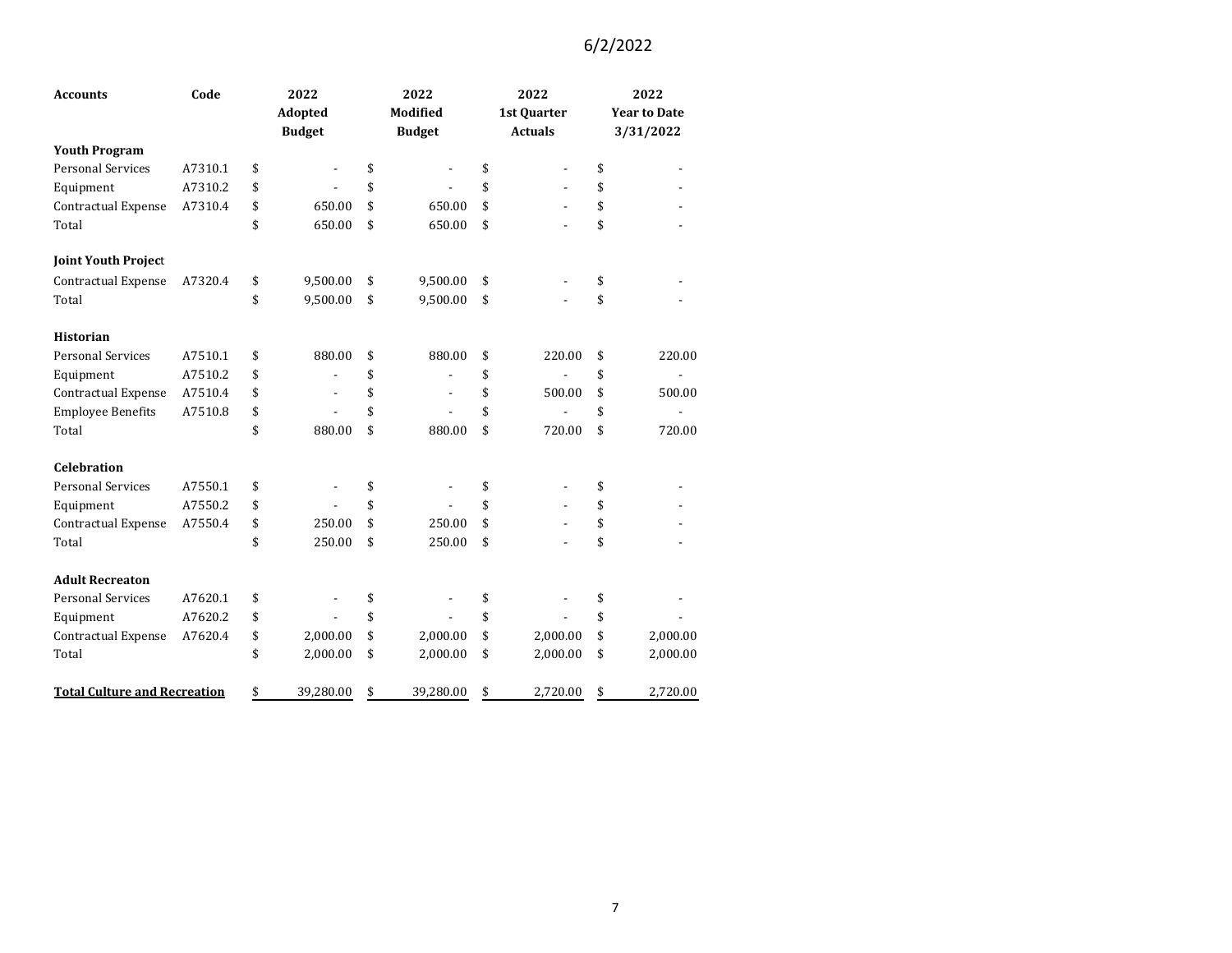| <b>Accounts</b>                         | Code    | 2022<br>Adopted<br><b>Budget</b> | 2022<br><b>Modified</b><br><b>Budget</b> | 2022<br>1st Quarter<br><b>Actuals</b> | 2022<br><b>Year to Date</b><br>3/31/2022 |
|-----------------------------------------|---------|----------------------------------|------------------------------------------|---------------------------------------|------------------------------------------|
| <b>Home and Community Services</b>      |         |                                  |                                          |                                       |                                          |
| <b>Planning</b>                         |         |                                  |                                          |                                       |                                          |
| <b>Personal Services</b>                | A8020.1 | \$<br>5,100.00                   | \$<br>5,100.00                           | \$<br>1,176.90                        | \$<br>1,176.90                           |
| Equipment                               | A8020.2 | \$                               | \$                                       | \$                                    | \$                                       |
| Contractual Expense                     | A8020.4 | \$<br>7,200.00                   | \$<br>7,200.00                           | \$<br>731.75                          | \$<br>731.75                             |
| <b>Employee Benefits</b>                | A8020.8 | \$                               | \$                                       | \$<br>$\qquad \qquad \blacksquare$    | \$                                       |
| Total                                   |         | \$<br>12,300.00                  | \$<br>12,300.00                          | \$<br>1,908.65                        | \$<br>1,908.65                           |
| <b>Environmental Control</b>            |         |                                  |                                          |                                       |                                          |
| <b>Contractual Expense</b>              | A8090.4 | \$                               | \$                                       | \$                                    | \$                                       |
| Total                                   |         | \$                               | \$                                       | \$                                    | \$                                       |
| <b>Cemeteries</b>                       |         |                                  |                                          |                                       |                                          |
| <b>Personal Services</b>                | A8810.1 | \$<br>4,000.00                   | \$<br>4,000.00                           | \$                                    | \$                                       |
| Equipment                               | A8810.2 | \$                               | \$                                       | \$                                    | \$                                       |
| Contractual Expense                     | A8810.4 | \$<br>250.00                     | \$<br>250.00                             | \$                                    | \$                                       |
| <b>Employee Benefits</b>                | A8810.8 | \$                               | \$                                       | \$                                    | \$                                       |
| Total                                   |         | \$<br>4,250.00                   | \$<br>4,250.00                           | \$                                    | \$                                       |
| <b>Total Home and Community Sery \$</b> |         | 16,550.00                        | \$<br>16,550.00                          | \$<br>1,908.65                        | \$<br>1,908.65                           |
| Undistributed                           |         |                                  |                                          |                                       |                                          |
| <b>Employee Benefits</b>                |         |                                  |                                          |                                       |                                          |
| <b>State Retirement</b>                 | A9010.1 | \$<br>18,017.00                  | \$<br>18,017.00                          | \$                                    | \$                                       |
| Social Security                         | A9030.8 | \$<br>20,133.00                  | \$<br>20,133.00                          | \$<br>4,434.50                        | \$<br>4,434.50                           |
| Unemployment Insu                       | A9050.8 | \$<br>$\overline{\phantom{a}}$   | \$<br>$\qquad \qquad \blacksquare$       | \$<br>$\overline{\phantom{a}}$        | \$                                       |
| Disability Insurance                    | A9055.8 | \$<br>250.00                     | \$<br>250.00                             | \$<br>61.80                           | \$<br>61.80                              |
| Hospital and medica                     | A9060.8 | \$<br>19,473.00                  | \$<br>19,473.00                          | \$<br>6,800.25                        | \$<br>6,800.25                           |
| Employee Benefits-C                     | A9089.8 |                                  |                                          | \$<br>$\overline{a}$                  | \$<br>$\blacksquare$                     |
| <b>Total Undistributed</b>              |         | \$<br>57,873.00                  | \$<br>57,873.00                          | \$<br>11,296.55                       | \$<br>11,296.55                          |
| Total Appropriations/Expenditu \$       |         | 764,201.00                       | \$<br>764,201.00                         | \$<br>177,893.77                      | \$<br>177,893.77                         |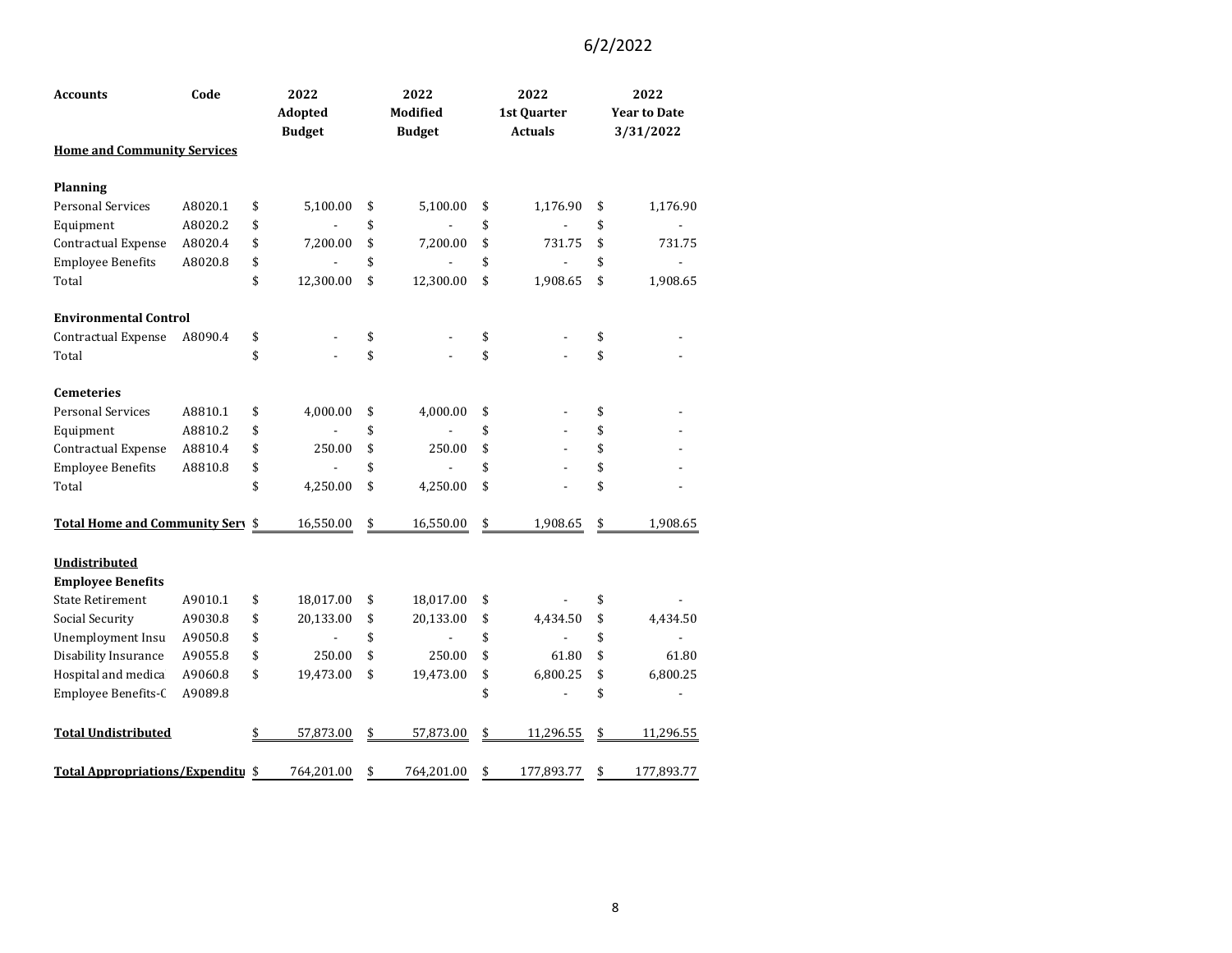| <b>Accounts</b>                        | Code  | 2022             | 2022             | 2022             |                     | 2022           |  |
|----------------------------------------|-------|------------------|------------------|------------------|---------------------|----------------|--|
|                                        |       | Adopted          | <b>Modified</b>  | 1st Quarter      | <b>Year to Date</b> |                |  |
|                                        |       | <b>Budget</b>    | <b>Budget</b>    | <b>Actuals</b>   |                     | 3/31/2022      |  |
| <b>General Fund Estimated Revenues</b> |       |                  |                  |                  |                     |                |  |
| Real Property Tax Ro                   | A1001 | \$<br>439,063.00 | \$<br>439,063.00 | \$<br>439,063.00 | \$                  | 439,063.00     |  |
| <b>Other Tax Items</b>                 |       |                  |                  |                  |                     |                |  |
| Other Payments in L                    | A1081 | \$<br>3,700.00   | \$<br>3,700.00   | \$<br>6,226.79   | \$                  | 6,226.79       |  |
| <b>Interest and Penaltic</b>           | A1090 | \$<br>3,500.00   | \$<br>3,500.00   | \$               | \$                  |                |  |
| Other Non-Property                     | A1189 | \$               | \$               | \$<br>108.57     | \$                  | 108.57         |  |
| Franchise                              | A1170 | \$<br>38,000.00  | \$<br>38,000.00  | \$<br>39,715.11  | \$                  | 39,715.11      |  |
| <b>Departmental Income</b>             |       |                  |                  |                  |                     |                |  |
| Clerk Fees                             | A1255 | \$<br>1,000.00   | \$<br>1,000.00   | \$<br>246.34     | \$                  | 246.34         |  |
| <b>Vital Statistics Fee</b>            | A1603 | \$<br>700.00     | \$<br>700.00     | \$<br>240.00     | \$                  | 240.00         |  |
| <b>Culture and Recreati</b>            | A2089 | \$               | \$               | \$               | \$                  | $\blacksquare$ |  |
| <b>Planning Board Fees</b>             | A2115 | \$<br>500.00     | \$<br>500.00     | \$<br>1,125.00   | \$                  | 1,125.00       |  |
| <b>Use of Money</b>                    |       |                  |                  |                  |                     |                |  |
| <b>Interest and Earning</b>            | A2401 | \$<br>2,000.00   | \$<br>2,000.00   | \$<br>180.74     | \$                  | 180.74         |  |
| <b>Licenses and Permits</b>            |       |                  |                  |                  |                     |                |  |
| Dog License                            | A2544 | \$<br>3,500.00   | \$<br>3,500.00   | \$<br>490.00     | \$                  | 490.00         |  |
| Permits                                | A2590 | \$               | \$               |                  |                     |                |  |
| <b>Fines and Forfeitures</b>           |       |                  |                  |                  |                     |                |  |
| Fines and Forfeited I                  | A2610 | \$<br>70,000.00  | \$<br>70,000.00  | \$<br>3,900.00   | \$                  | 3,900.00       |  |
| Sale of Property/Compensation for Loss |       |                  |                  |                  |                     |                |  |
| Sale of Real Property                  | A2660 | \$               | \$               | \$               | \$                  |                |  |
| Sale of Surplus Equip                  | A2665 | \$               | \$               | \$               | \$                  |                |  |
| <b>Unclassified Revenue</b>            |       |                  |                  |                  |                     |                |  |
| Unclassified Revenu                    | A2770 | \$               | \$               | \$<br>2.00       | \$                  | 2.00           |  |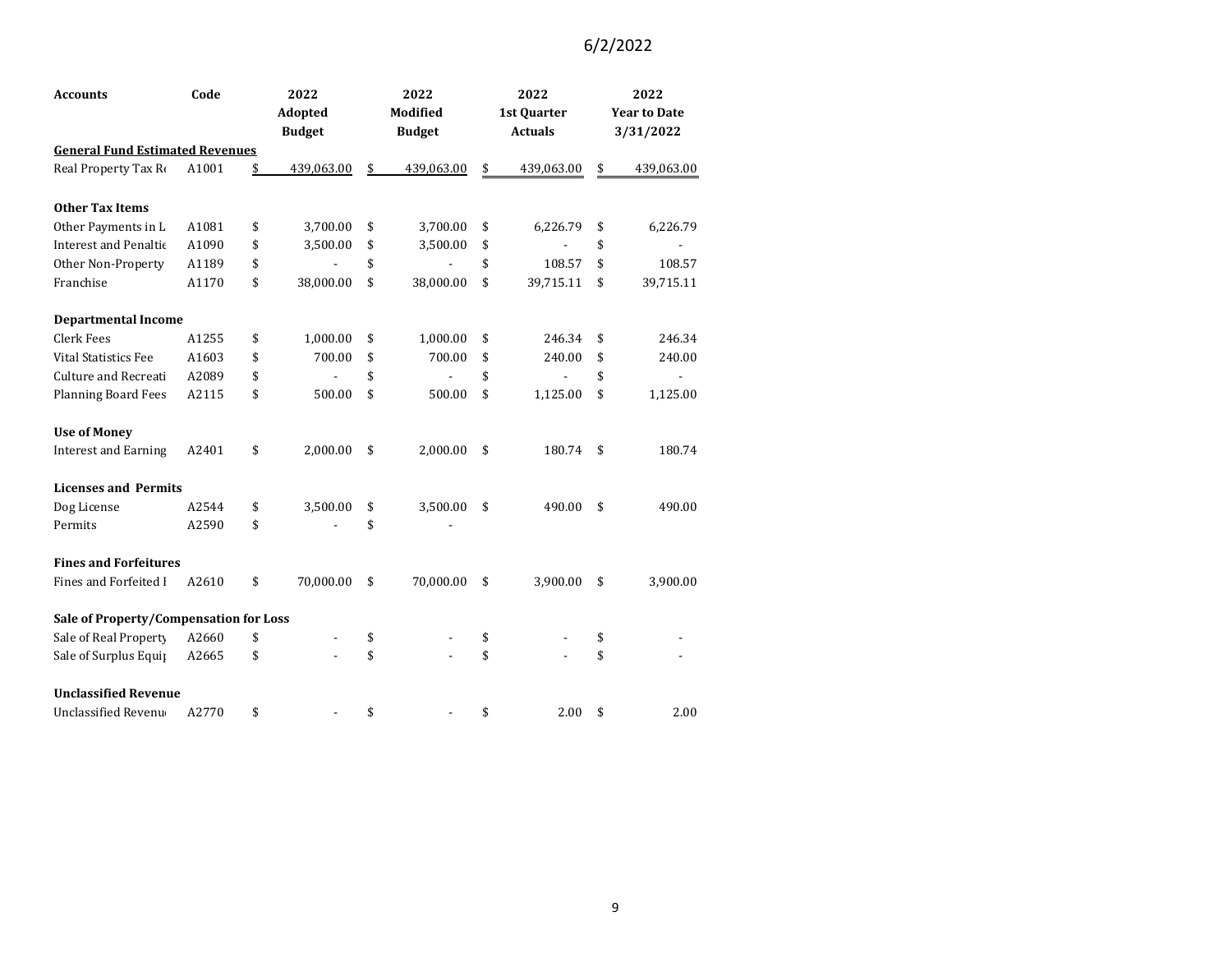| <b>Accounts</b>                          | Code     | 2022             | 2022             | 2022                 | 2022                |
|------------------------------------------|----------|------------------|------------------|----------------------|---------------------|
|                                          |          | Adopted          | Modified         | 1st Quarter          | <b>Year to Date</b> |
|                                          |          | <b>Budget</b>    | <b>Budget</b>    | <b>Actuals</b>       | 3/31/2022           |
| <b>State Aid</b>                         |          |                  |                  |                      |                     |
| Revenue Sharing                          | A3001    | \$<br>12,238.00  | \$<br>12,238.00  | \$                   | \$                  |
| Mortgage Tax                             | A3005    | \$<br>90,000.00  | \$<br>90,000.00  | \$                   | \$                  |
| Grant Revenue - Oth                      | A3089    | \$               | \$               | \$<br>$\overline{a}$ | \$                  |
| Grant Revenue - Hor.                     | A3989    | \$               | \$               | \$                   | \$                  |
|                                          |          |                  |                  | \$<br>52,234.55      | \$<br>52,234.55     |
| <b>Total Estimated Revenues</b>          |          | \$<br>225,138.00 | \$<br>225,138.00 | \$<br>52,234.55      | \$<br>52,234.55     |
| <b>Unexpended Balance</b>                |          | \$<br>100,000.00 | \$<br>100,000.00 | \$<br>1,287,146.20   | \$<br>680,592.79    |
|                                          |          | appropriated     | appropriated     | cash on hand         | fund balance        |
|                                          |          | 2022 budget      | 2022 budget      | 3/31/2022            | 3/31/2022           |
| <b>HIGHWAY FUND</b>                      |          |                  |                  |                      |                     |
| <b>Highway Appropriations - Townwide</b> |          |                  |                  |                      |                     |
| <b>Bridges</b>                           |          |                  |                  |                      |                     |
| Contractual Expense                      | DA5120.4 | \$<br>10,000.00  | \$<br>10,000.00  | \$                   | \$                  |
| Total                                    |          | \$<br>10,000.00  | \$<br>10,000.00  | \$                   | \$                  |
| Machinery                                |          |                  |                  |                      |                     |
| Equipment                                | DA5130.2 | \$<br>33,000.00  | \$<br>33,000.00  | \$<br>30,000.00      | \$<br>30,000.00     |
| <b>Contractual Expense</b>               | DA5130.4 | \$<br>80,000.00  | \$<br>80,000.00  | \$<br>47,087.71      | \$<br>47,087.71     |
| Total                                    |          | \$<br>113,000.00 | \$<br>113,000.00 | \$<br>77,087.71      | \$<br>77,087.71     |
| <b>Snow Removal - Town</b>               |          |                  |                  |                      |                     |
| <b>Personal Services</b>                 | DA5142.1 | \$<br>228,300.00 | \$<br>228,300.00 | \$<br>111,893.12     | \$<br>111,893.12    |
| Contractual Expense                      | DA5142.4 | \$<br>85,000.00  | \$<br>85,000.00  | \$<br>18,002.62      | \$<br>18,002.62     |
| <b>Employee Benefits</b>                 | DA5142.8 | \$               | \$               | \$                   | \$                  |
| Total                                    |          | \$<br>313,300.00 | \$<br>313,300.00 | \$<br>129,895.74     | \$<br>129,895.74    |
| <b>Employee Benefits</b>                 |          |                  |                  |                      |                     |
| <b>State Retirement</b>                  | DA9010.8 | \$<br>22,500.00  | \$<br>22,500.00  | \$                   | \$                  |
| Social Security                          | DA9030.8 | \$<br>17,465.00  | \$<br>17,465.00  | \$<br>8,407.07       | \$<br>8,407.07      |
| Hospital and Medica                      | DA9060.8 | \$<br>85,550.00  | \$<br>85,550.00  | \$<br>33,450.78      | \$<br>33,450.78     |
| Other(uniforms/pfl)                      | DA9089.8 | \$<br>3,800.00   | \$<br>3,800.00   | \$<br>1,494.09       | \$<br>1,494.09      |
| Total                                    |          | \$<br>129,315.00 | \$<br>129,315.00 | \$<br>43,351.94      | \$<br>43,351.94     |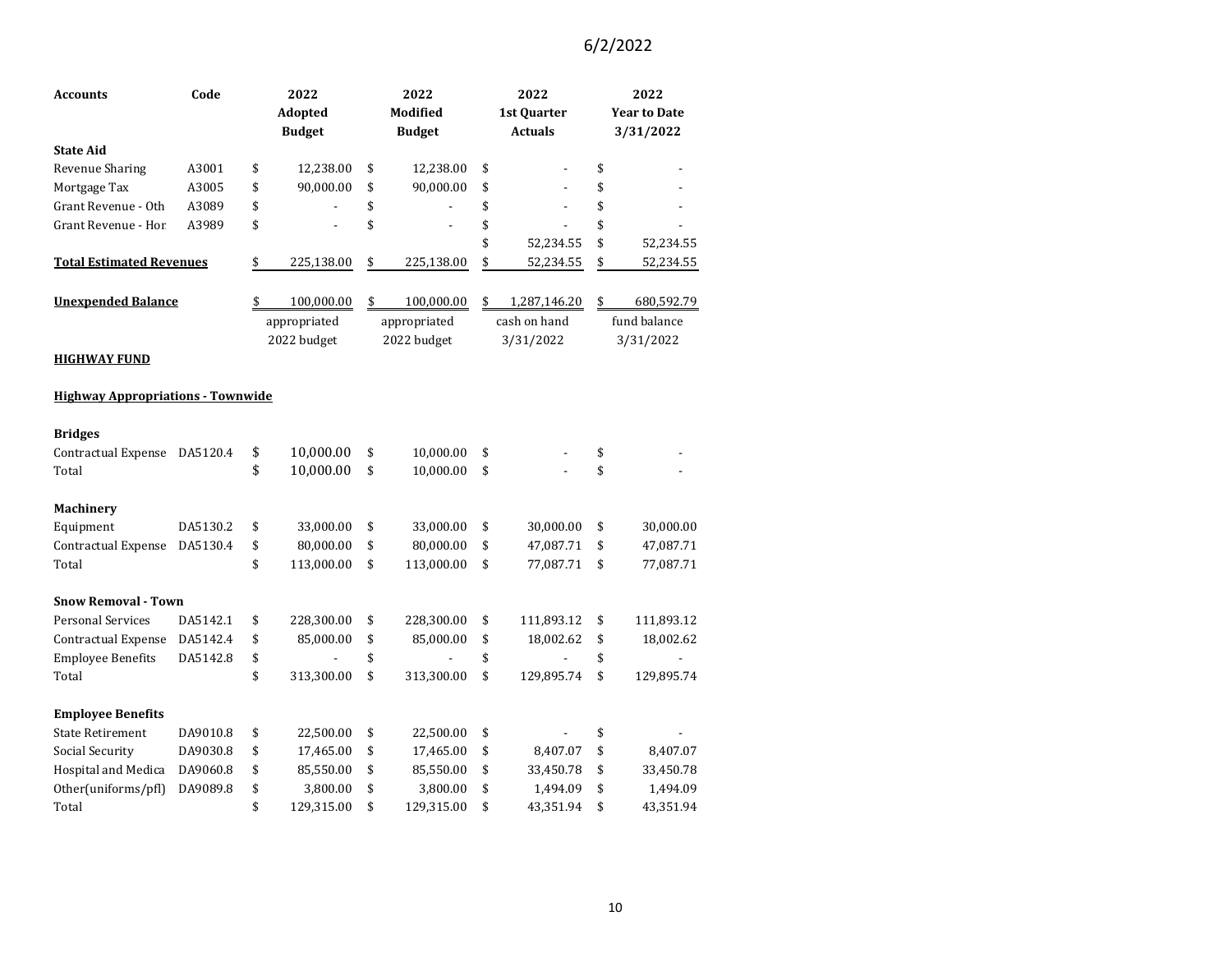| Accounts                                        | Code     | 2022<br>Adopted<br><b>Budget</b> | 2022<br>Modified<br><b>Budget</b> | 2022<br>1st Quarter<br><b>Actuals</b> | 2022<br><b>Year to Date</b><br>3/31/2022 |
|-------------------------------------------------|----------|----------------------------------|-----------------------------------|---------------------------------------|------------------------------------------|
| <b>Debt Service Principal</b>                   |          |                                  |                                   |                                       |                                          |
| Serial Bonds                                    | DA9710.6 | \$<br>107,562.00                 | \$<br>107,562.00                  | \$                                    | \$                                       |
| <b>Bond Anticipation</b>                        | DA9730.6 | \$                               | \$                                | \$                                    | \$                                       |
| Capital Bonds                                   | DA9740.6 | \$                               | \$                                | \$                                    | \$                                       |
| Total                                           |          | \$<br>107,562.00                 | \$<br>107,562.00                  | \$                                    | \$                                       |
| <b>Interest</b>                                 |          |                                  |                                   |                                       |                                          |
| Serial Bonds                                    | DA9710.7 | \$<br>4,954.00                   | \$<br>4,954.00                    | \$                                    | \$                                       |
| <b>Bond Anticipation</b>                        | DA9730.7 | \$                               | \$                                | \$                                    | \$                                       |
| Capital Bonds                                   | DA9740.7 | \$<br>$\overline{\phantom{0}}$   | \$                                | \$                                    | \$                                       |
| Total                                           |          | \$<br>4,954.00                   | \$<br>4,954.00                    | \$                                    | \$                                       |
| <b>Total Appropriations/Expenses</b>            |          | \$<br>678,131.00                 | \$<br>678,131.00                  | \$<br>250,335.39                      | \$<br>250,335.39                         |
| <b>Highway Revenues - Townwide</b>              |          |                                  |                                   |                                       |                                          |
| <b>Local Sources</b>                            |          |                                  |                                   |                                       |                                          |
| Real Property Tax                               | DA1001   | \$<br>642,631.00                 | \$<br>642,631.00                  | \$<br>642,631.00                      | \$<br>642,631.00                         |
| Sales of Scrap & Surp                           | DA2650   | \$                               | \$                                | \$                                    | \$                                       |
| <b>Interest and Earning</b>                     | DA2401   | \$<br>2,000.00                   | \$<br>2,000.00                    | \$<br>84.44                           | \$<br>84.44                              |
| Compensation for Lo                             | DA2690   | \$                               | \$                                | \$                                    | \$                                       |
| Mowing - Washingto                              | DA2770   | \$<br>3,500.00                   | \$<br>3,500.00                    | \$                                    | \$                                       |
| <b>Total Est./Actual Revenues</b>               |          | \$<br>5,500.00                   | \$<br>5,500.00                    | \$<br>84.44                           | \$<br>84.44                              |
| Townwide                                        |          |                                  |                                   |                                       |                                          |
| Unexpended Balance/cash on ha \$                |          | 30,000.00                        | \$<br>30,000.00                   | \$<br>576,182.55                      | \$<br>546,928.22                         |
|                                                 |          | appropriated                     | appropriated                      | cash on hand                          | fund balance                             |
|                                                 |          | 2022 budget                      | 2022 budget                       | 3/31/2022                             | 3/31/2022                                |
| <b>Highway Appropriations - Outside Village</b> |          |                                  |                                   |                                       |                                          |
| <b>General Repairs</b>                          |          |                                  |                                   |                                       |                                          |
| <b>Personal Services</b>                        | DB5110.1 | \$<br>195,100.00                 | \$<br>195,100.00                  | \$                                    | \$                                       |
| Contractual Expense                             | DB5110.4 | \$<br>77,900.00                  | \$<br>77,900.00                   | \$<br>2,126.54                        | \$<br>2,126.54                           |
| <b>Employee Benefits</b>                        | DB5110.8 | \$                               | \$                                | \$                                    | \$                                       |
| Total                                           |          | \$<br>273,000.00                 | \$<br>273,000.00                  | \$<br>2,126.54                        | \$<br>2,126.54                           |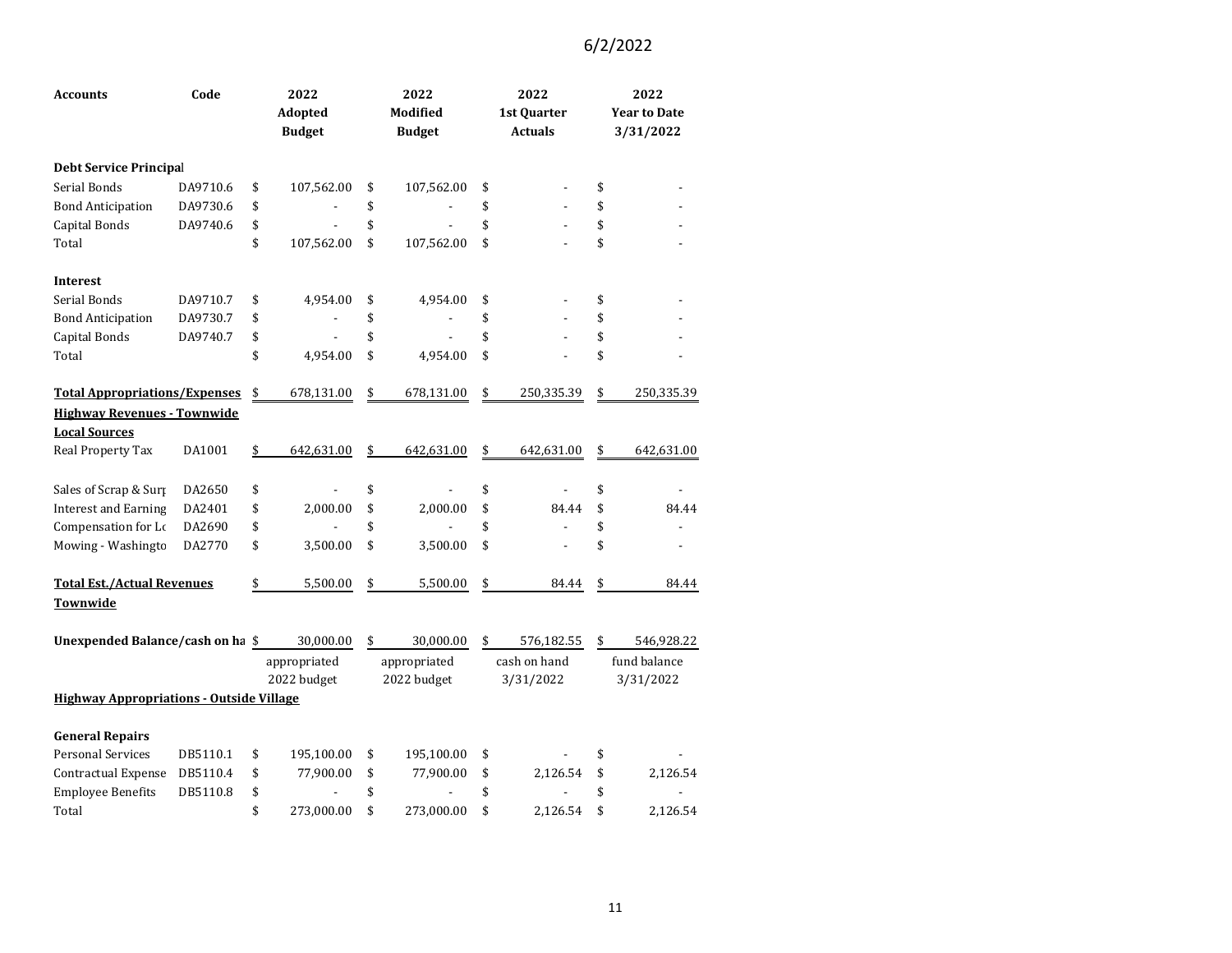| <b>Accounts</b>                                                 | Code     | 2022<br><b>Adopted</b> |               | 2022<br><b>Modified</b> |               | 2022<br>1st Quarter |                | 2022<br><b>Year to Date</b> |              |
|-----------------------------------------------------------------|----------|------------------------|---------------|-------------------------|---------------|---------------------|----------------|-----------------------------|--------------|
|                                                                 |          |                        | <b>Budget</b> |                         | <b>Budget</b> |                     | <b>Actuals</b> | 3/31/2022                   |              |
| <b>Improvements</b>                                             |          |                        |               |                         |               |                     |                |                             |              |
| Capital Outlay                                                  | DB5112.2 | \$                     | 245,000.00    | \$                      | 245,000.00    | \$                  |                | \$                          |              |
| <b>Employee Benefits</b>                                        |          |                        |               |                         |               |                     |                |                             |              |
| <b>State Retirement</b>                                         | DB9010.8 | \$                     | 18,236.00     | \$                      | 18,236.00     | \$                  |                | \$                          |              |
| Social Security                                                 | DB9030.8 | \$                     | 14,925.00     | \$                      | 14,925.00     | \$                  |                | \$                          |              |
| Hospital and Medica                                             | DB9060.8 | \$                     | 85,500.00     | \$                      | 85,500.00     | \$                  | 15,089.44      | \$                          | 15,089.44    |
| Uniforms                                                        | DB9089.8 | \$                     | 3,800.00      | \$                      | 3,800.00      | \$                  |                | \$                          |              |
| Total                                                           |          | \$                     | 122,461.00    | \$                      | 122,461.00    | \$                  | 15,089.44      | \$                          | 15,089.44    |
| <b>Total Highway Appropriations -</b><br><b>Outside Village</b> |          | \$                     | 640,461.00    | \$                      | 640,461.00    | \$                  | 17,215.98      | \$                          | 17,215.98    |
| <b>Highway Revenues - Outside Village</b>                       |          |                        |               |                         |               |                     |                |                             |              |
| <b>Local Sources</b>                                            |          |                        |               |                         |               |                     |                |                             |              |
| Real Property Tax                                               | DB1001   | \$                     | 410,461.00    | \$                      | 410,461.00    | \$                  | 410,461.00     | \$                          | 410,461.00   |
| <b>Interest and Earning</b>                                     | DB2401   | \$                     | 2,000.00      | \$                      | 2,000.00      | \$                  | 36.03          | \$                          | 36.03        |
| <b>State Aid</b>                                                |          |                        |               |                         |               |                     |                |                             |              |
| Consolidated Highwa                                             | DB3501   | \$                     | 168,000.00    | \$                      | 168,000.00    | \$                  |                | \$                          |              |
| Total Est./Actual Highway Rever \$                              |          |                        | 170,000.00    | \$                      | 170,000.00    | \$                  | 36.03          | \$                          | 36.03        |
| Unexpended Balance/cash on ha \$                                |          |                        | 60,000.00     | \$                      | 60,000.00     | \$                  | 328,988.34     | \$                          | 445,799.15   |
|                                                                 |          |                        | appropriated  |                         | appropriated  |                     | cash on hand   |                             | fund balance |
|                                                                 |          |                        | 2022 budget   |                         | 2022 budget   |                     | 3/31/2022      |                             | 3/31/2022    |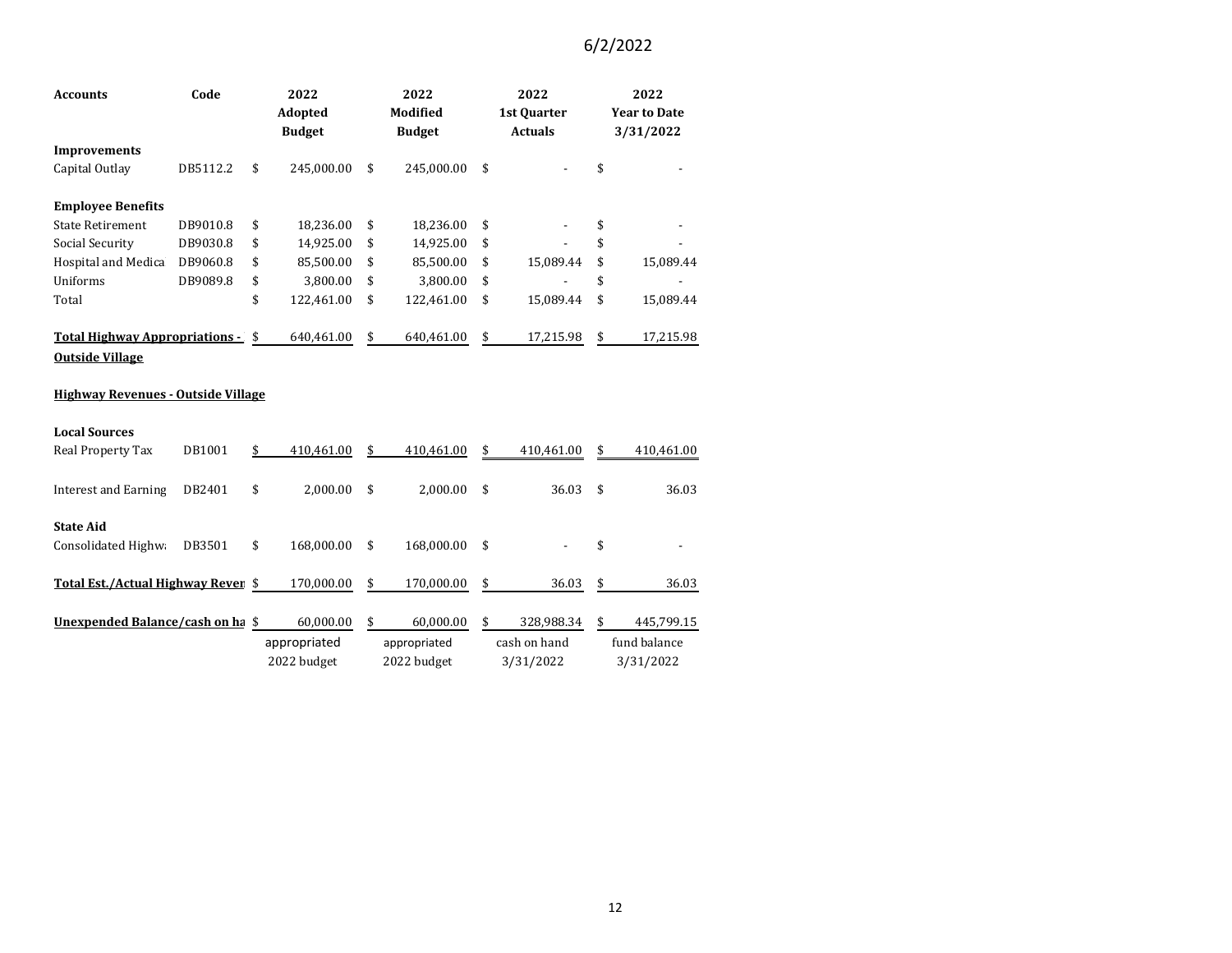| <b>Accounts</b>                    | Code     |               | 2022       | 2022          |            | 2022        |                | 2022                |            |  |
|------------------------------------|----------|---------------|------------|---------------|------------|-------------|----------------|---------------------|------------|--|
|                                    |          | Adopted       |            | Modified      |            | 1st Quarter |                | <b>Year to Date</b> |            |  |
|                                    |          | <b>Budget</b> |            | <b>Budget</b> |            |             | <b>Actuals</b> |                     | 3/31/2022  |  |
| <b>SPECIAL DISTRICTS</b>           |          |               |            |               |            |             |                |                     |            |  |
| <b>Fire Protection Districts</b>   |          |               |            |               |            |             |                |                     |            |  |
| <b>Appropriations/Expenditures</b> |          |               |            |               |            |             |                |                     |            |  |
| #6 Fort Ann SF1                    | SF3410.4 | \$            | 199,390.00 | \$            | 199,390.00 | \$          | 199,390.00     | \$                  | 199,390.00 |  |
| LOSAP                              | SF9025.8 | \$            |            | \$            |            | \$          |                | \$                  |            |  |
| Total                              |          | \$            | 199,390.00 | \$            | 199,390.00 | \$          | 199,390.00     | \$                  | 199,390.00 |  |
|                                    |          |               |            |               |            |             |                |                     |            |  |
| #7 Pilot Knob SF2                  | SF3410.4 | \$            | 88,200.00  | \$            | 88,200.00  | \$          | 88,200.00      | \$                  | 88,200.00  |  |
| LOSAP                              | SF9025.8 | \$            | 17,200.00  | \$            | 17,200.00  | \$          | 2,050.00       | \$                  | 2,050.00   |  |
| Total                              |          | \$            | 105,400.00 | \$            | 105,400.00 | \$          | 90,250.00      | \$                  | 90,250.00  |  |
|                                    |          |               |            |               |            |             |                |                     |            |  |
| #8 West Fort Ann S                 | SF3410.4 | \$            | 237,884.00 | \$            | 237,884.00 | \$          | 90,000.00      | \$                  | 90,000.00  |  |
| LOSAP                              | SF9025.8 | \$            | 23,733.00  | \$            | 23,733.00  | \$          | 2,050.00       | \$                  | 2,050.00   |  |
| Total                              |          | \$            | 261,617.00 | \$            | 261,617.00 | \$          | 92,050.00      | \$                  | 92,050.00  |  |
|                                    |          |               |            |               |            |             |                |                     |            |  |
| <b>Total - All Fire Dist</b>       | TOTALS   | \$            | 566,407.00 | \$            | 566,407.00 | \$          | 381,690.00     | \$                  | 381,690.00 |  |
|                                    |          |               |            |               |            |             |                |                     |            |  |
| <b>Revenues - Local Sources</b>    |          |               |            |               |            |             |                |                     |            |  |
| Real Property Tax                  | SF1001   | \$            | 566,407.00 | \$            | 566,407.00 | \$          | 566,407.00     | \$                  | 566,407.00 |  |